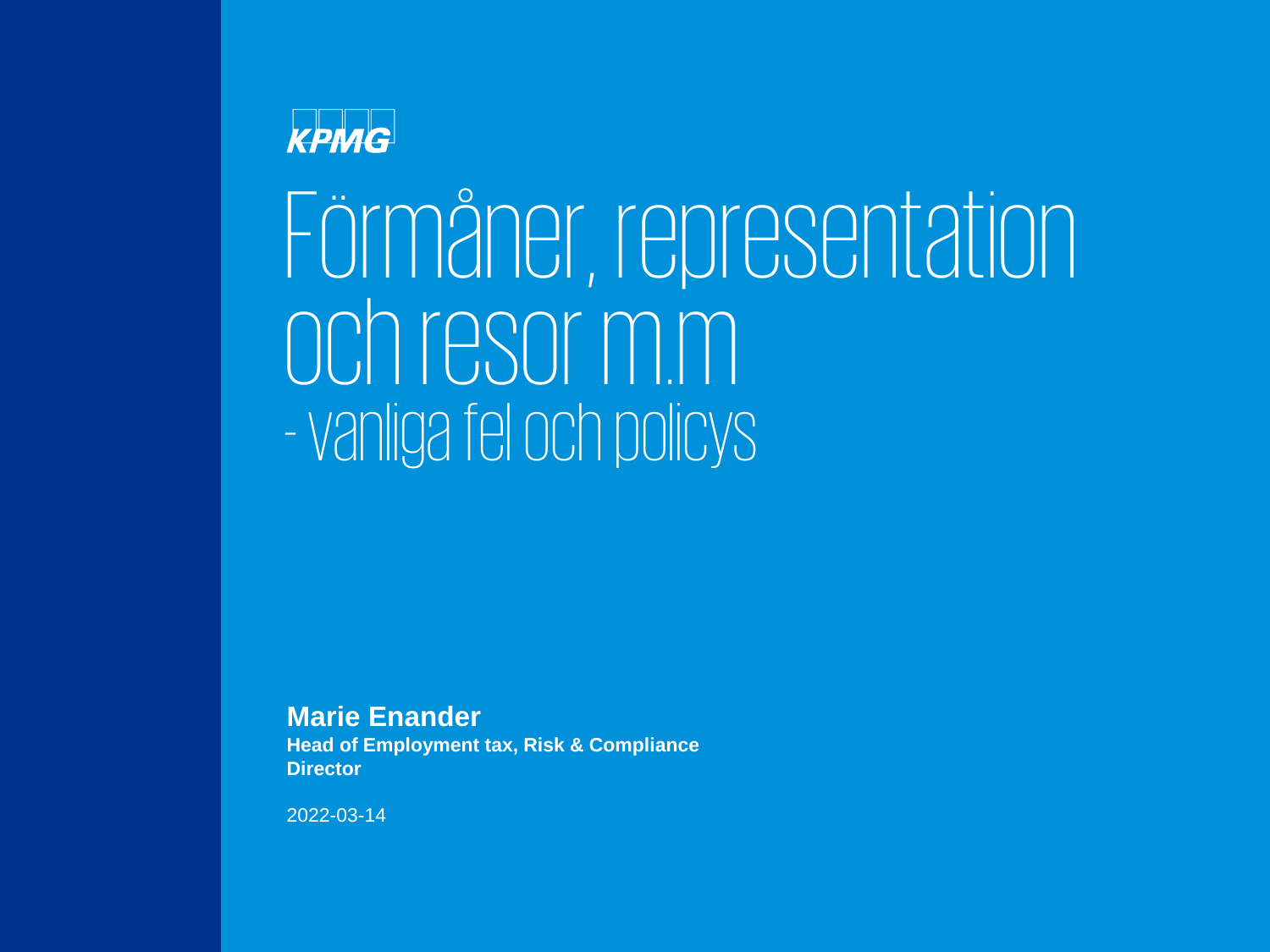### **AFTONBLADET AVSLÖJAR: Kyrkans toppchefer festar jorden runt på lyxrestauranger**

### Rikshems krognotor granskas

### Tillväxtverket festade upp miljoner

Vistelser på slott och herrgårdar. Middagar. Vin- och chokladprovningar. Spa, skidåkning och skärgårdsutflykter i ribbåt. Sedan januari 2010 har Tillväxtverket med 300 anställda spenderat 7,5 miljoner kronor på interna seminarier och representation.

#### Kommuntoppar åkte på Ivxig fjällresa

Kommundirektör Lars Hortlund och Ekerö kommuns ledningsgrupp reste till Vemdalen på konferens med skidsemester.

På programmet stod vesseltur, spa och middag med vin och champagne.

Priset blev över 14 000 kronor per person och notan på närmare en kvarts miljon kronor skickades till kommunens skattebetalare.





#### Byggnads toppar flög business class till **Sydafrika**

**Byggnads** 

Fackförbundets representanter tog ut semester och åkte till nationalpark

#### Bränner miljoner på exklusivt spahotell

På tre år har svenska myndigheter och kommuner gjort av med över 46 miljoner kronor på det exklusiva spahotellet Yasuragi. .<br>Myndigheter och kommuner lägger sina konferenser där för att njuta av japansk mat, bad

och massage. Notan kan sluta på upp till 5 000 kronor per person för en natt.



#### Spritskandalerna som skakade **Staffanstorp**

På riksplanet är Staffanstorp känt för två saker: den påhittade humorfiguren Tiffany Persson. Och spritskandalen med politikernas dyra resor till Cannes. Festandet på skattebetalarnas bekostnad skakade kommunen - och gjorde att två toppolitiker avgick.



 $+$  FOLJ

**Inbjudan** 

#### **"Strategimöte" en natt i Berlin: 90 000 kronor** [Tredje AP-fonden ska förvalta våra pensionspengar –](https://www.aftonbladet.se/nyheter/a/1JwgM/korde-bilbana-och-bowlade--for-57-000-kr) gör av med

över 26 000 per anställd på fester, kurser och konferenser.

#### **S-toppens lyxkväll kostade 30 000 kronor**

#### Statliga chefer gav bort tusentals kronor i dricks

En hovrättspresident betalade 4 500 kronor i dricks efter krogbesök. En generaldirektör gav bort 1 400 kronor efter lyxmiddag med minister. Statliga chefer dricksar bort stora summor på krogen - och vill att skattebetalarna ska stå för notan.

© 2022 KPMG AB, a Swedish limited liability company and a member firm of the KPMG global organization of independent member firms affiliated with KPMG International Limited, a private English company limited by guarantee. All rights reserved.



### När kommuntopparna gick på krogen i Amsterdam fick Norrköpingsborna stå för notan.

### Skattebetalarna fick stå för KTH-rektorns fest

#### Skattebetalarna fick stå för notan när Peter Gudmundson, nyligen avgången rektor på Kungliga tekniska högskolan, firades med 60-årsfest - där flera av hans släktingar bjöds

på middag, vin och sprit I samband med Aftonbladets granskning städade Gudmundsson snabbt upp bland notorna och betalade släktingarnas kostnader ett år efter festen

Kommuntoppar på krogen -Norrköpingsborna betalade





Unionen har som huvudprincip att boka resor så billigt som möjligt. Men förbundet har upprepade gånger flugit business class för medlemmarnas - och väljer nu att mörka alla resekostnader

#### ... och kommundirektören åker regelbundet till Rivieran för skattepengar

Ekerös kommundirektör Lars Hortlund har under en rad år åkt till fastighetsmässan Mipim *i* Cannes

Han har hus på franska Rivieran och tar ut en arbetsvecka för tre mässdagar De årliga resorna har gett Hortlund långa semestrar - men enligt honom själv har det

hittills inte lett till en enda ny bostad.

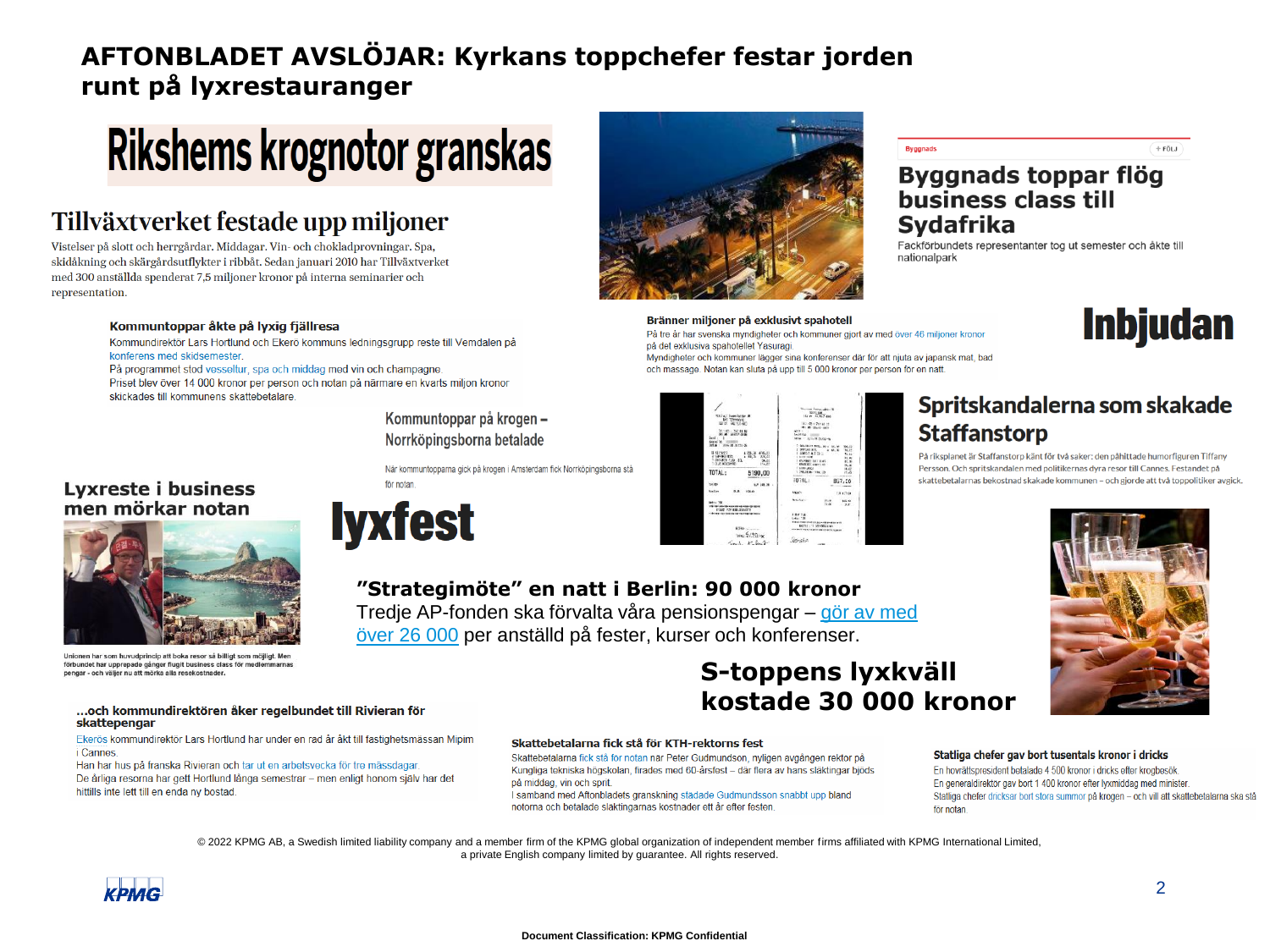# Risker vid felhantering?

### **Publicering i media**

- Granskande journalister, whistleblowers, (ex. missnöjda medarbetare)
- Skadat varumärke
- Kris i ledningsgrupp/styrelse

### **Nedslag vid skatterevision**

- Granskningsperiod
- Tillkommande skatt och arbetsgivaravgifter
- Skattetillägg och kostnadsränta
- Tillkommande kostnader om kompensation
- Beslut offentlig handling

### **Anseenderisker**

• Skadat varumärke och förtroende

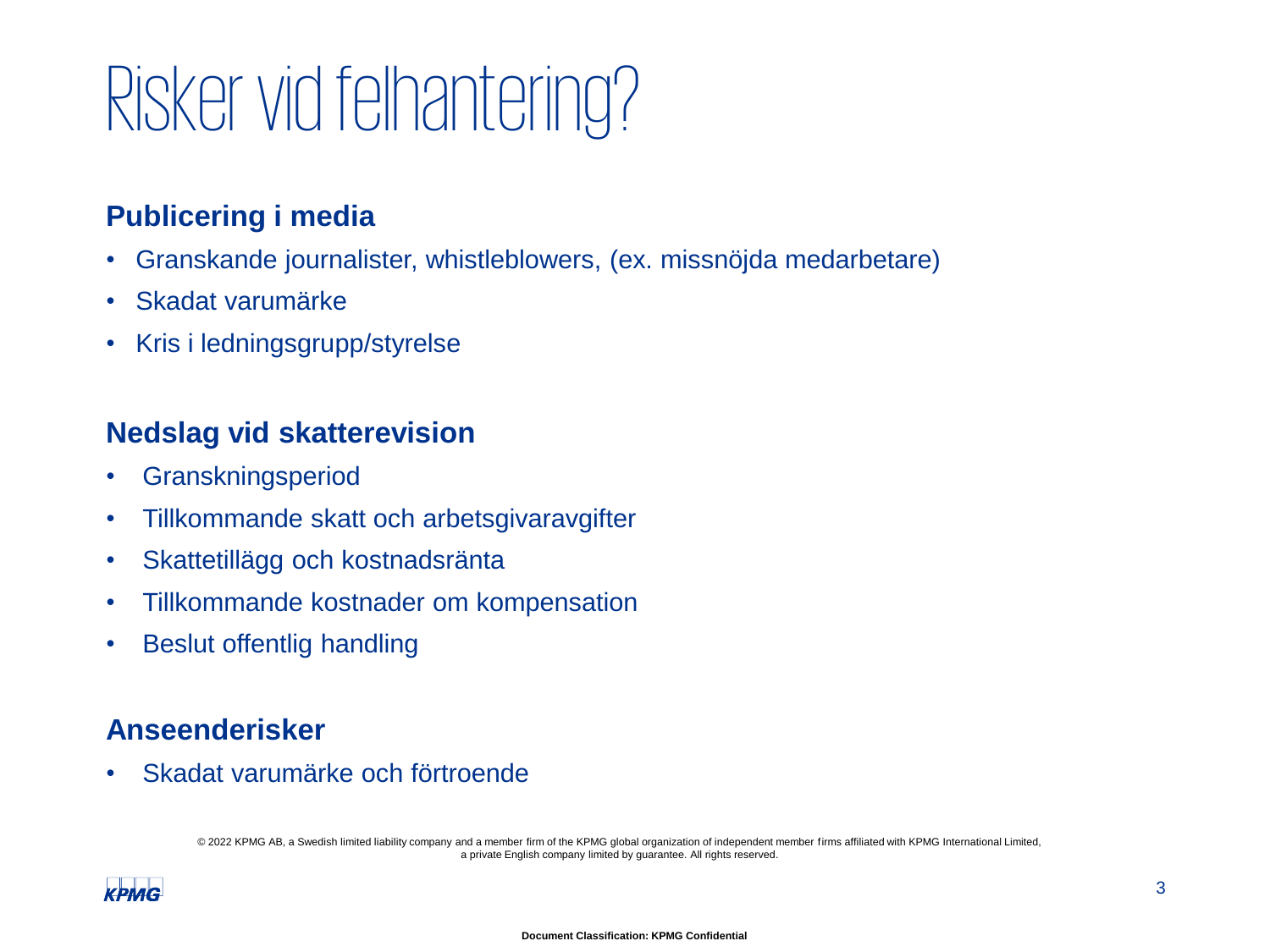

# Vanliga fel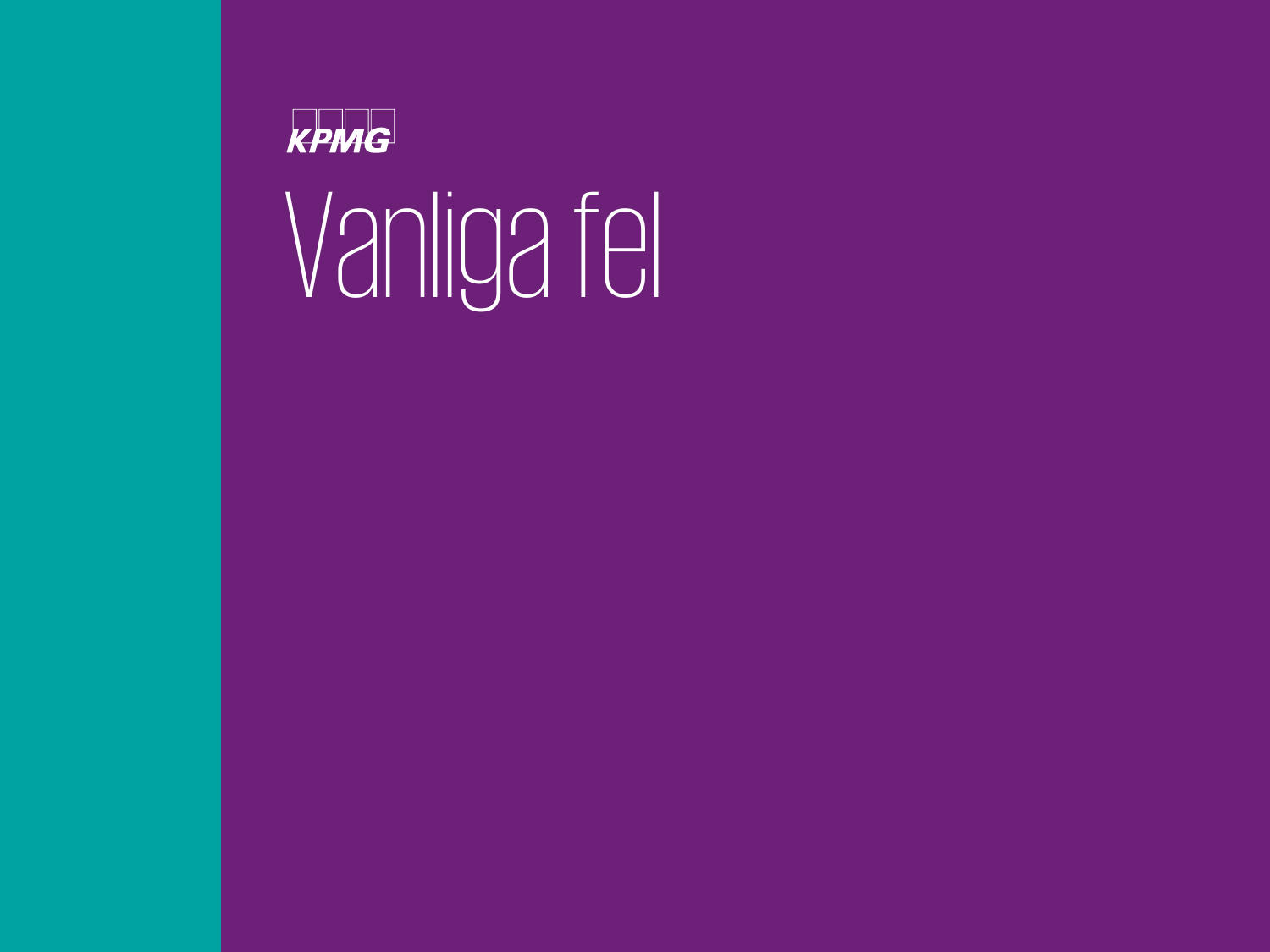### Representation (16 kap 2§IL)

*Utgifter för representation och liknande ändamål ska dras av bara om de har omedelbart samband med näringsverksamheten, såsom då det uteslutande är fråga om att inleda eller upprätthålla affärsförbindelser eller liknande eller då utgifterna avser jubileum eller personalvård. Avdraget får inte överstiga vad som kan anses skäligt. Utgifter för förtäring ska dock bara dras av om det är fråga om förfriskningar och annan enklare förtäring som inte kan anses som en måltid och som är av mindre värde.*

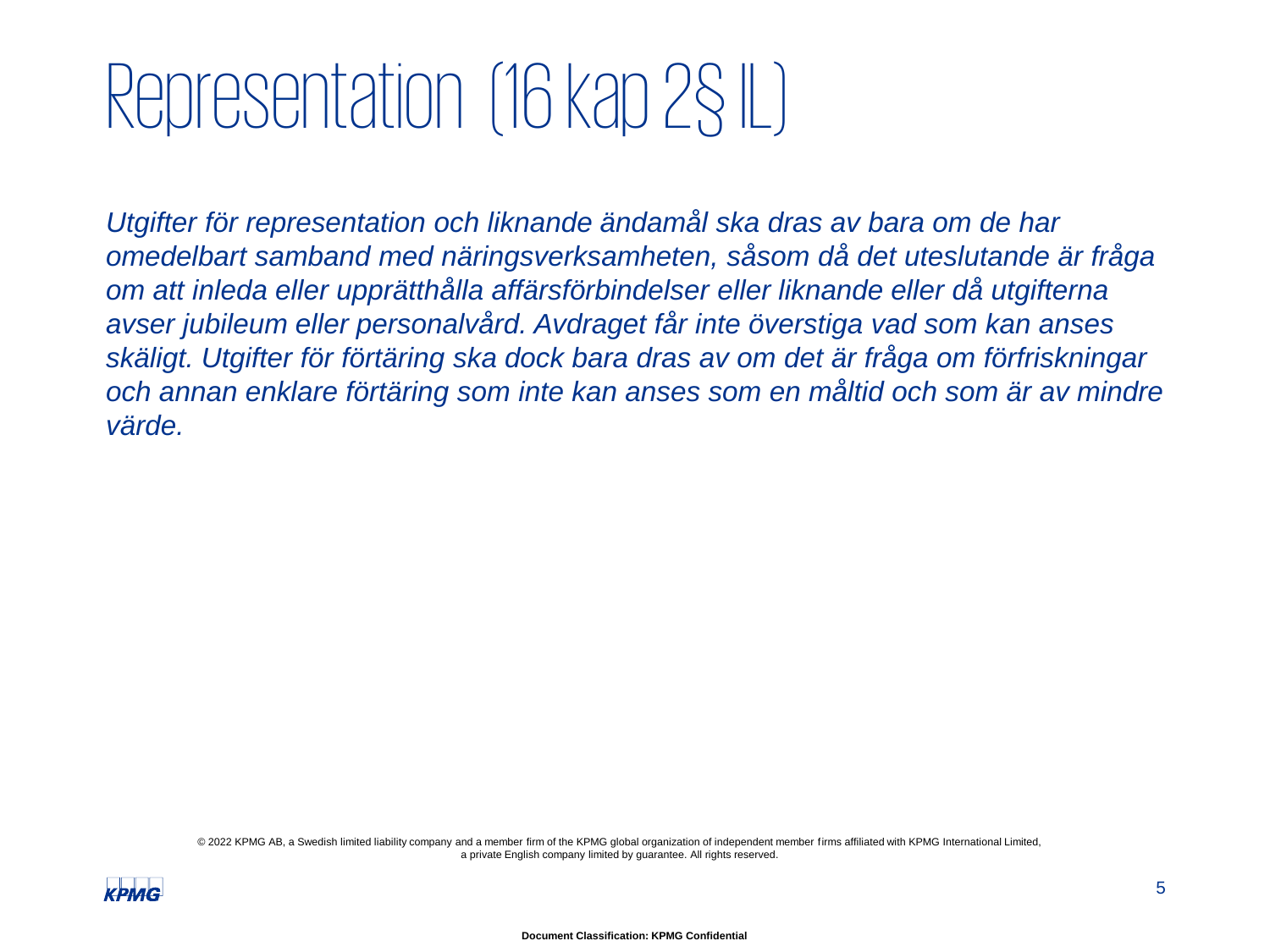### Intern representation

#### **Vad är intern representation?**

Informationsmöten **Personalfester** Interna kurser Planeringskonferenser (ex. budgetering, personalfrågor)

Varaktighet på högst en vecka, de får inte hållas regelbundet och måltidsarrangemangen ska vara gemensamma.



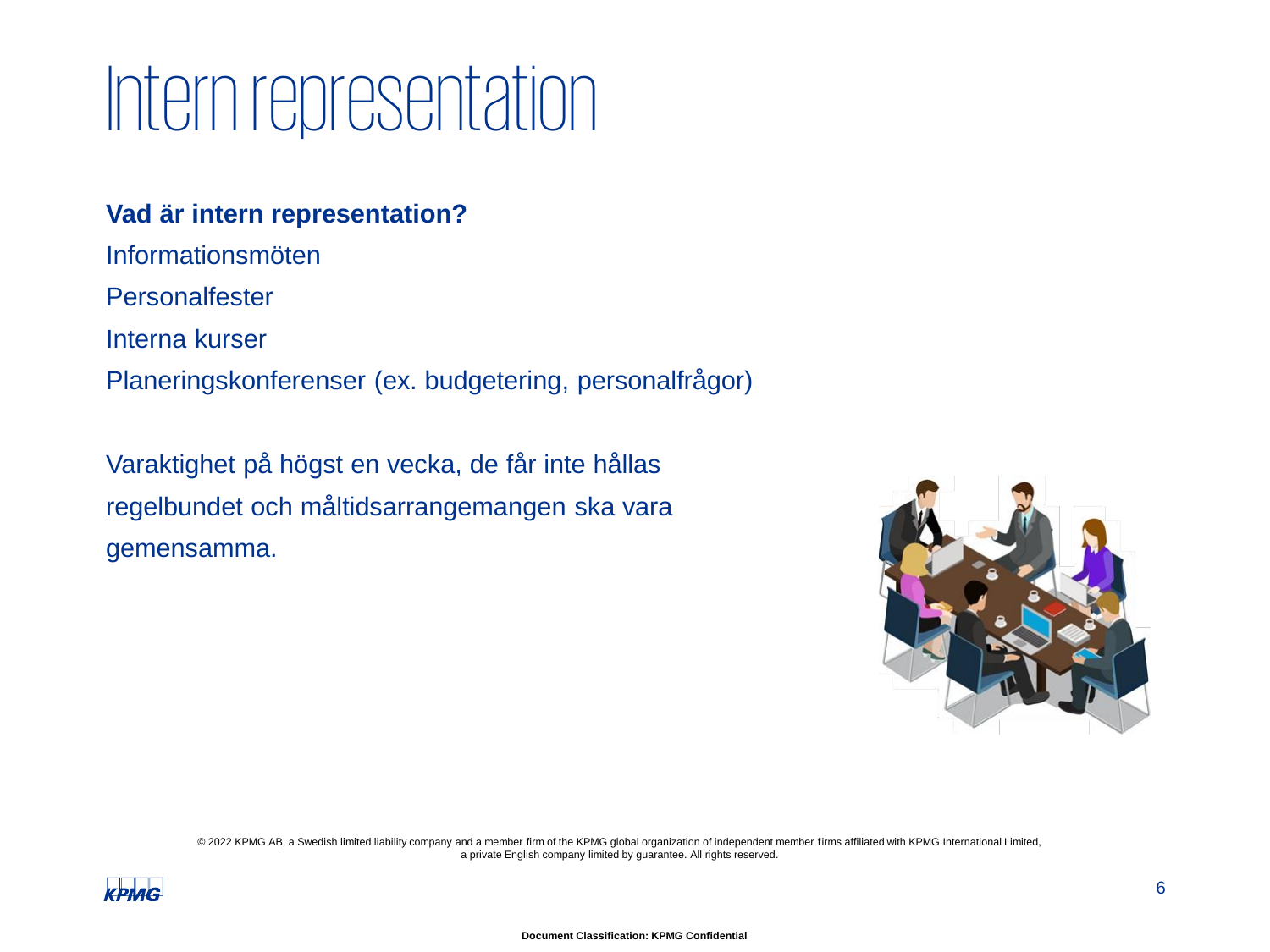### Extern representation

Inleda eller upprätthålla affärsförbindelser

Omedelbart samband mellan representationskostnaderna och den verksamhet som bedrivs

✓**Tid** ✓**Person** ✓**Ort**

Demonstrationer och visningar eller vid företagsjubileum Lyxrepresentation Risk för muta







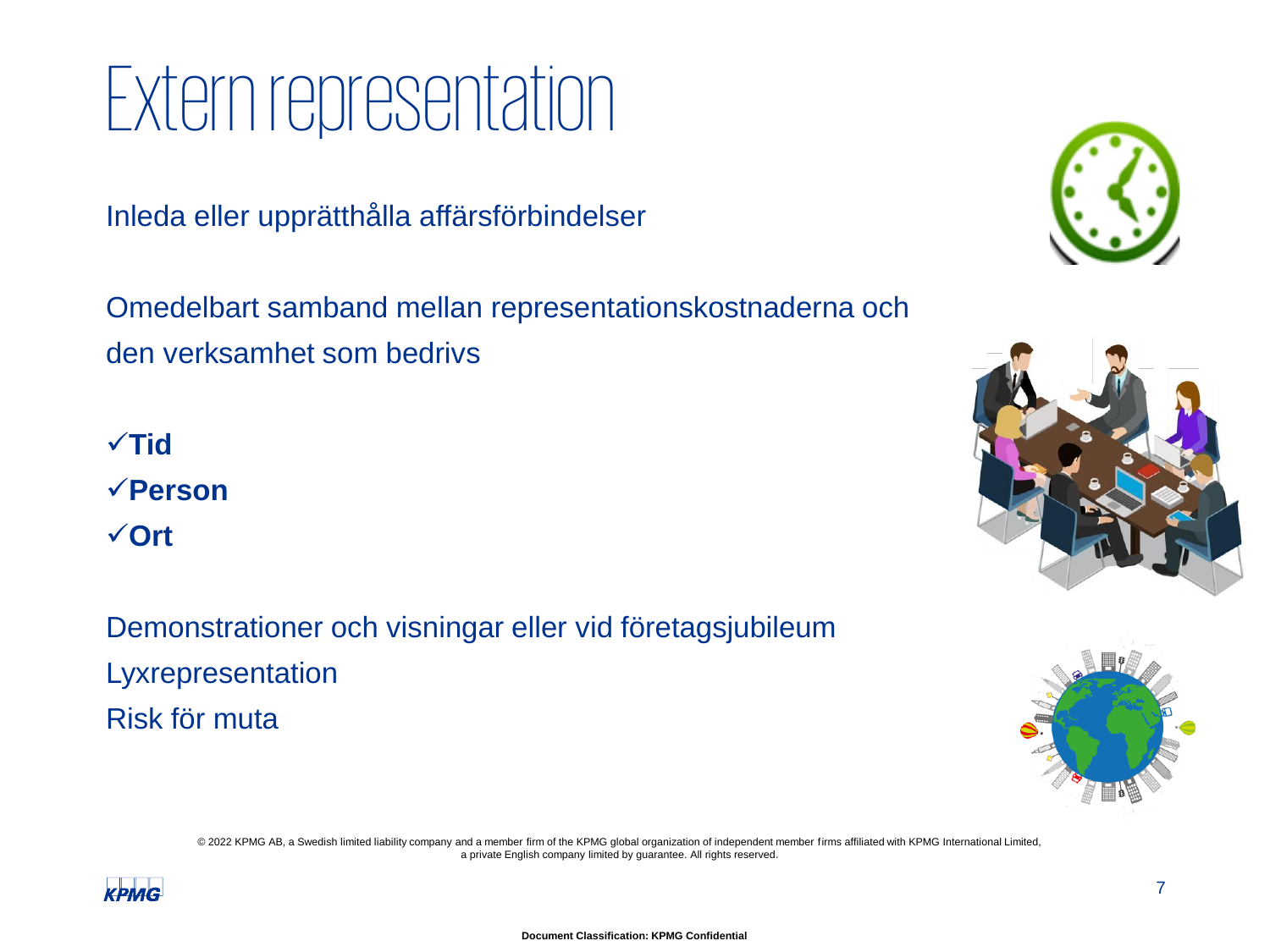## Vanligafel – representation

### **Vanliga fel:**

- ➢ Arbetsmöten
- ➢ Styrelsemöten
- ➢ Omedelbara sambandet brister ex. medföljande respektive
- ➢ Bristande dokumentation



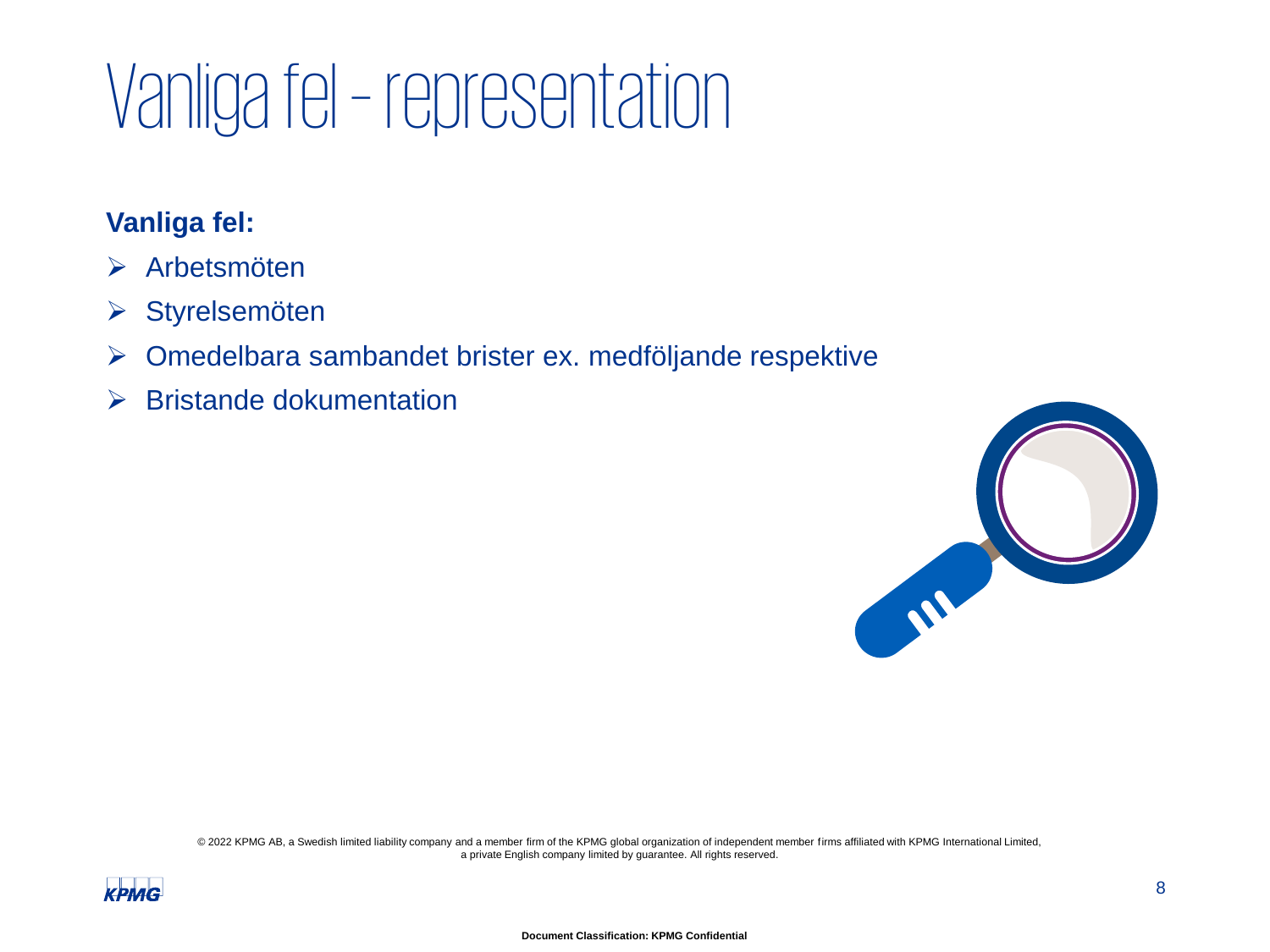### Konferensresor

- Helhetsbedömning
- Utvärdera resans program och kostnad (specificerat)
- Resans program till nytta i tjänsten
- Resmål
- Nöje- och rekreation



### **Vanliga fel:**

- ➢ Bristfälligt program tid och/eller innehåll
- ➢ Förmånsbeskattning av deltagare (anställda/uppdragstagare och/eller kunder)

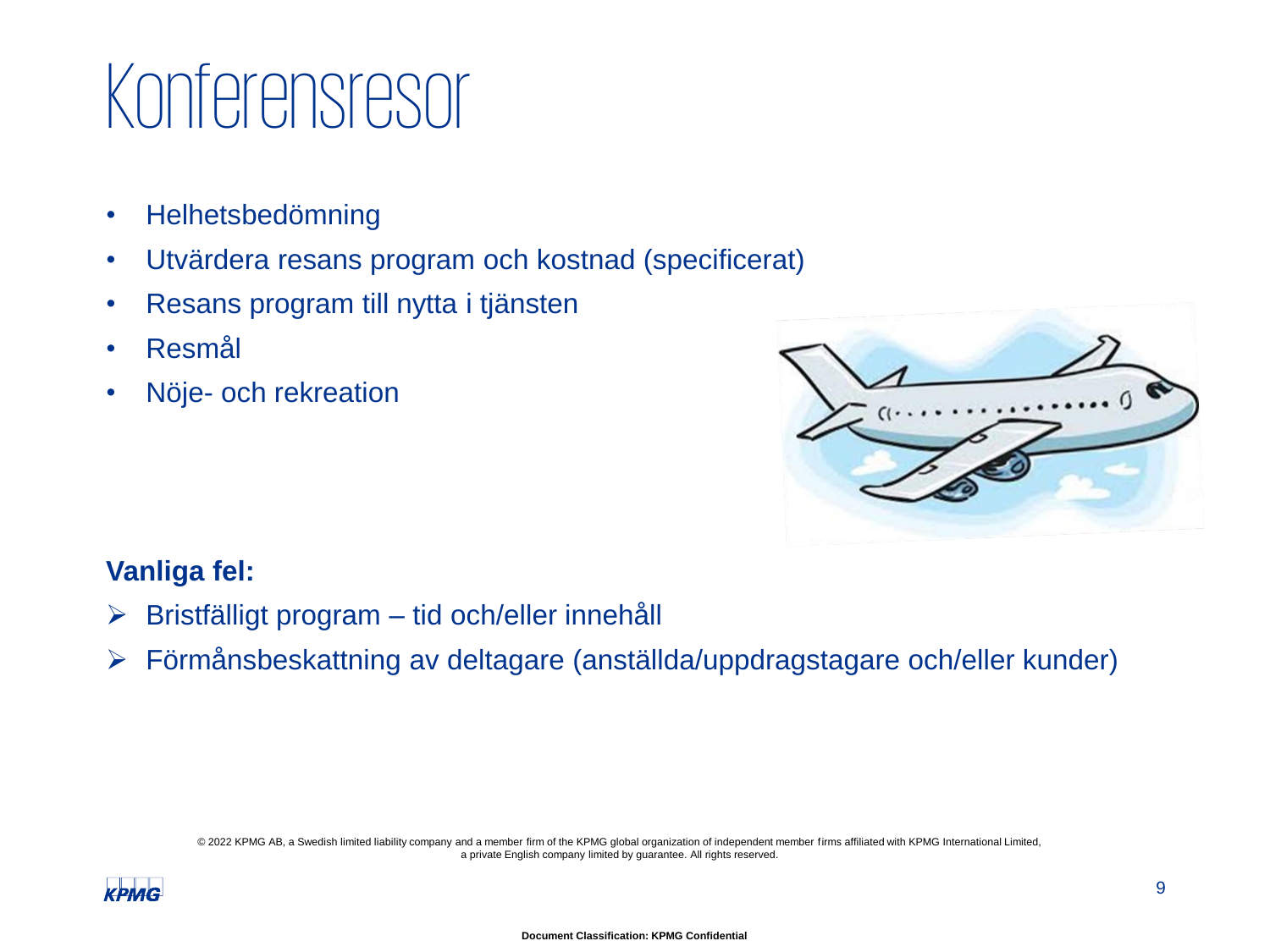

### Huvudregeln – alla måltider är skattepliktiga **Schablonbelopp**

#### Undantag:

- $\checkmark$  Representation (intern/extern)
- ✓ Hotellfrukost som ingår i priset
- ✓ Fri kost på allmänna transportmedel

När faktisk kostnad istället för schablonbeloppet?

### **Vanliga fel:**

➢ Tjänsteresor – måltid innan eller efter arbete/möte

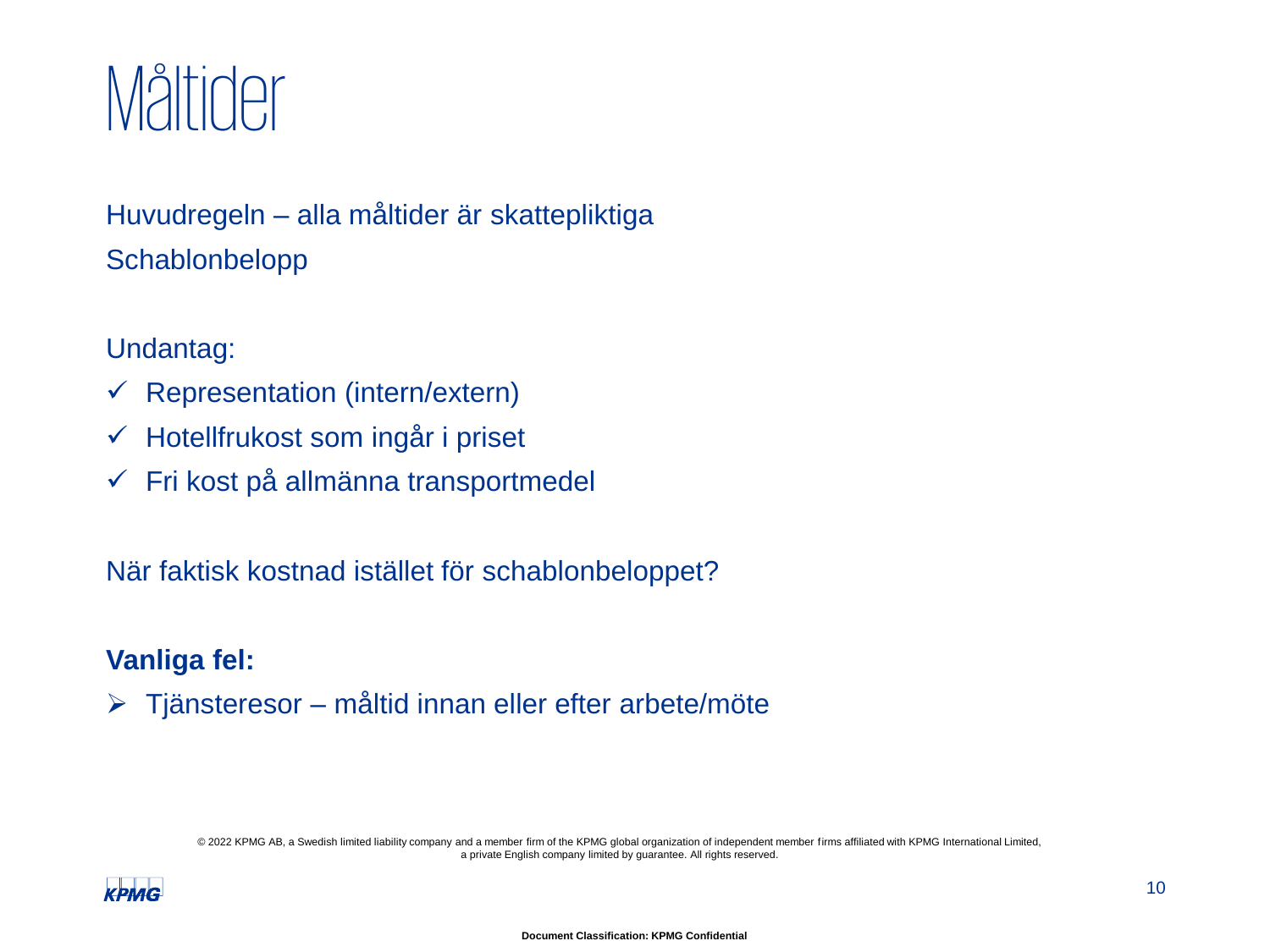## Gåvor till anställda 11 kap 14§IL

### **Huvudregel:**

• Alla gåvor som ges till anställda är en skattepliktig förmån

### **Undantag:**

- Jul, jubileum- och minnesgåva samt gåvor som inryms i begreppet personalvårdsförmån
- Avdragsgilla för bolaget som personalkostnad

| √ Julgåva       | Max 500 kr inkl. moms                                                                                                                                                                        |
|-----------------|----------------------------------------------------------------------------------------------------------------------------------------------------------------------------------------------|
| ✓ Jubileumsgåva | Vid 25, 50, 75 och 100 år max 1 500 kr inkl. moms                                                                                                                                            |
| √ Minnesgåva    | Den anställdes 50 och 60-årsdag<br>20 år eller mer i företaget<br>Varaktig anställning minst 6 år (max 2 tillfällen, varav<br>det ena vid anställningens slut)<br>Högst 15 000 kr inkl. moms |

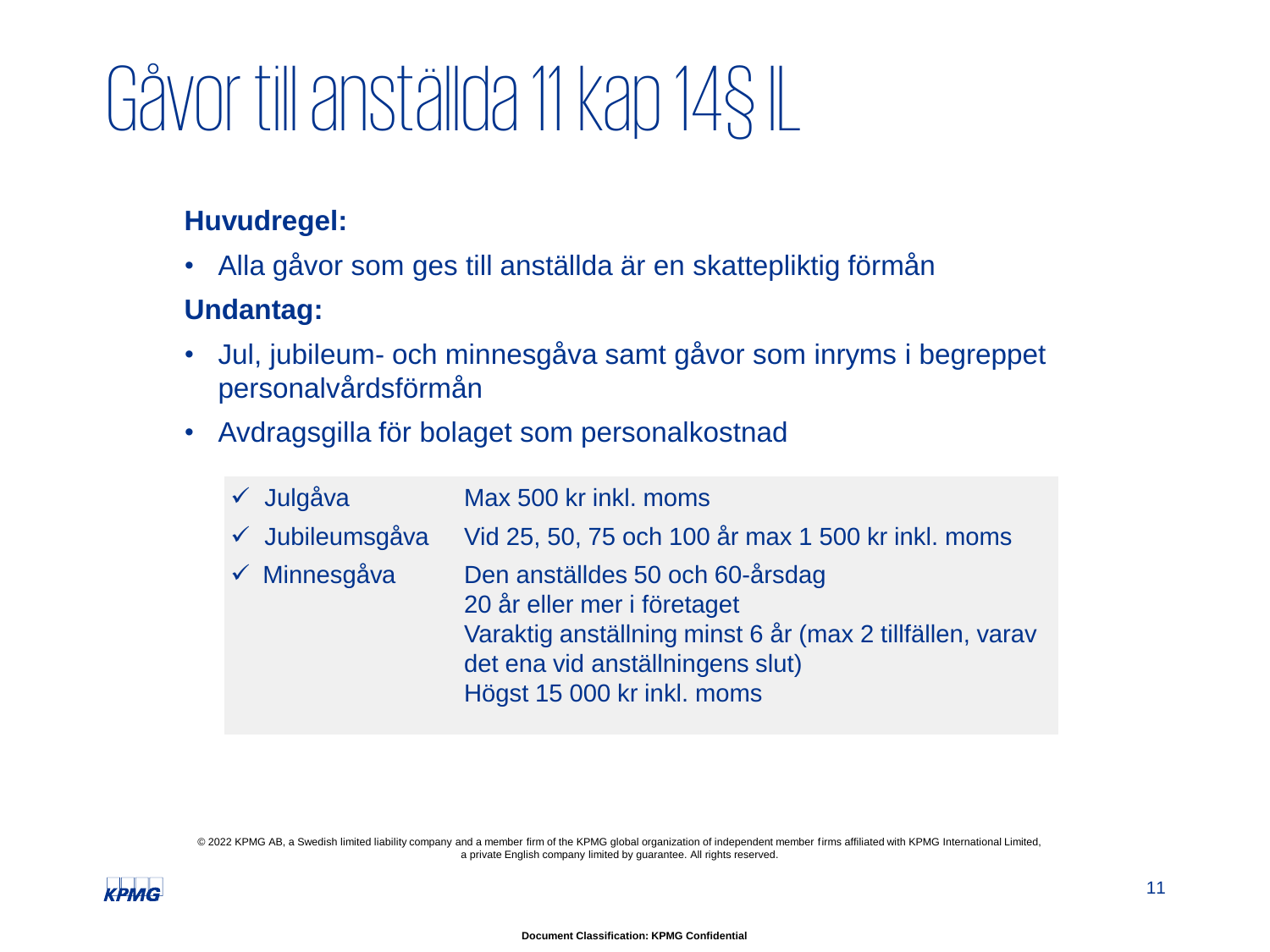### Vanligafel –gåvor

### **Vanliga fel:**

- ➢ Beloppen överskrids
- ➢ Ger gåvor utan beskattning som ska beskattas



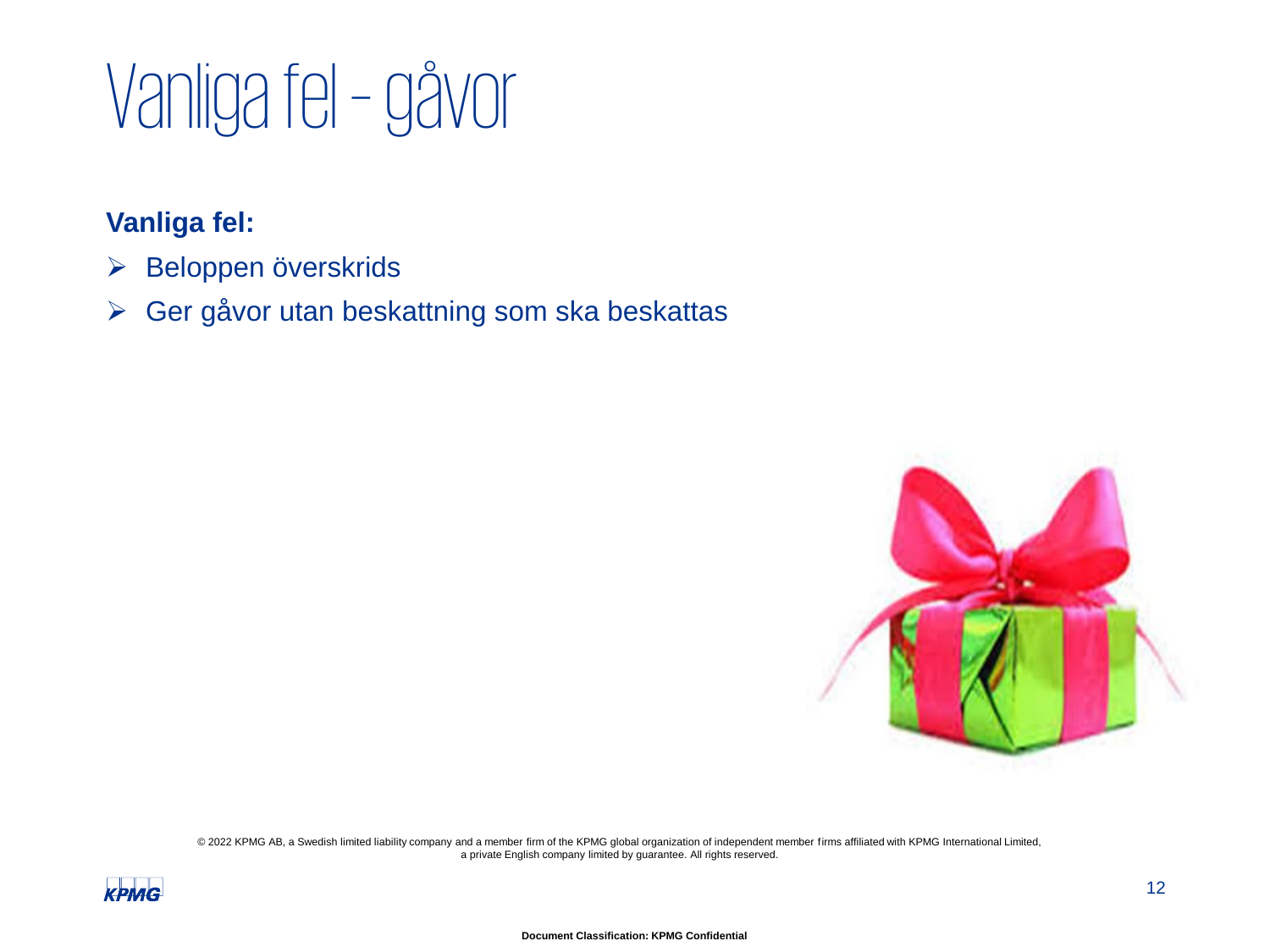### **Dokumentation**

Viktigt för att kunna förklara varför en kostnad hanterats på ett visst sätt i bokföringen (Bokföringslagen 5 kap 7§)

Vid revision av Skatteverket – nya personer i stiftelsen



### **Vanliga fel:**

- ➢ Bristfällig eller obefintlig
- ➢ Saknar ofta syfte och deltagare

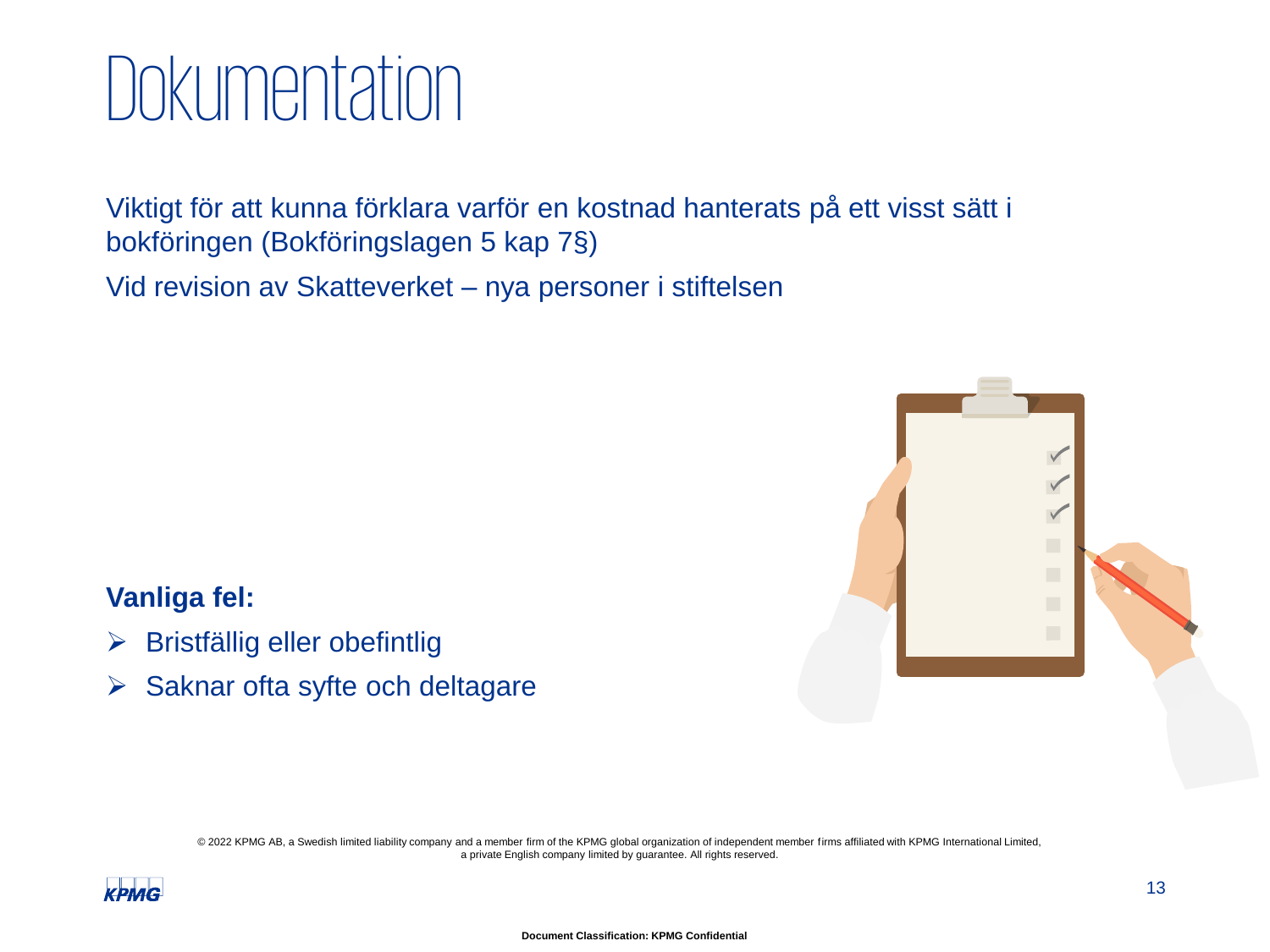### **POIICYS**

Efterfrågas vid en revision av Skatteverket Enhetligt arbetssätt i stiftelsen Föregå faktura till ekonomiavdelningen

#### **Rekommendation på innehåll:**

- ✓ Skräddarsy så passa stiftelsen
- $\checkmark$  Representation ex. arbetslunch är en skattepliktig förmån
- ✓ Konferensresor
- ✓ Gåvor till anställda/uppdragstagare
- ✓ Gåvor till kunder/externa parter
- $\checkmark$  Ev. exempel på vanligt förekommande aktiviteter

I varje del specificera vilken dokumentation som krävs Implementation i stiftelsen

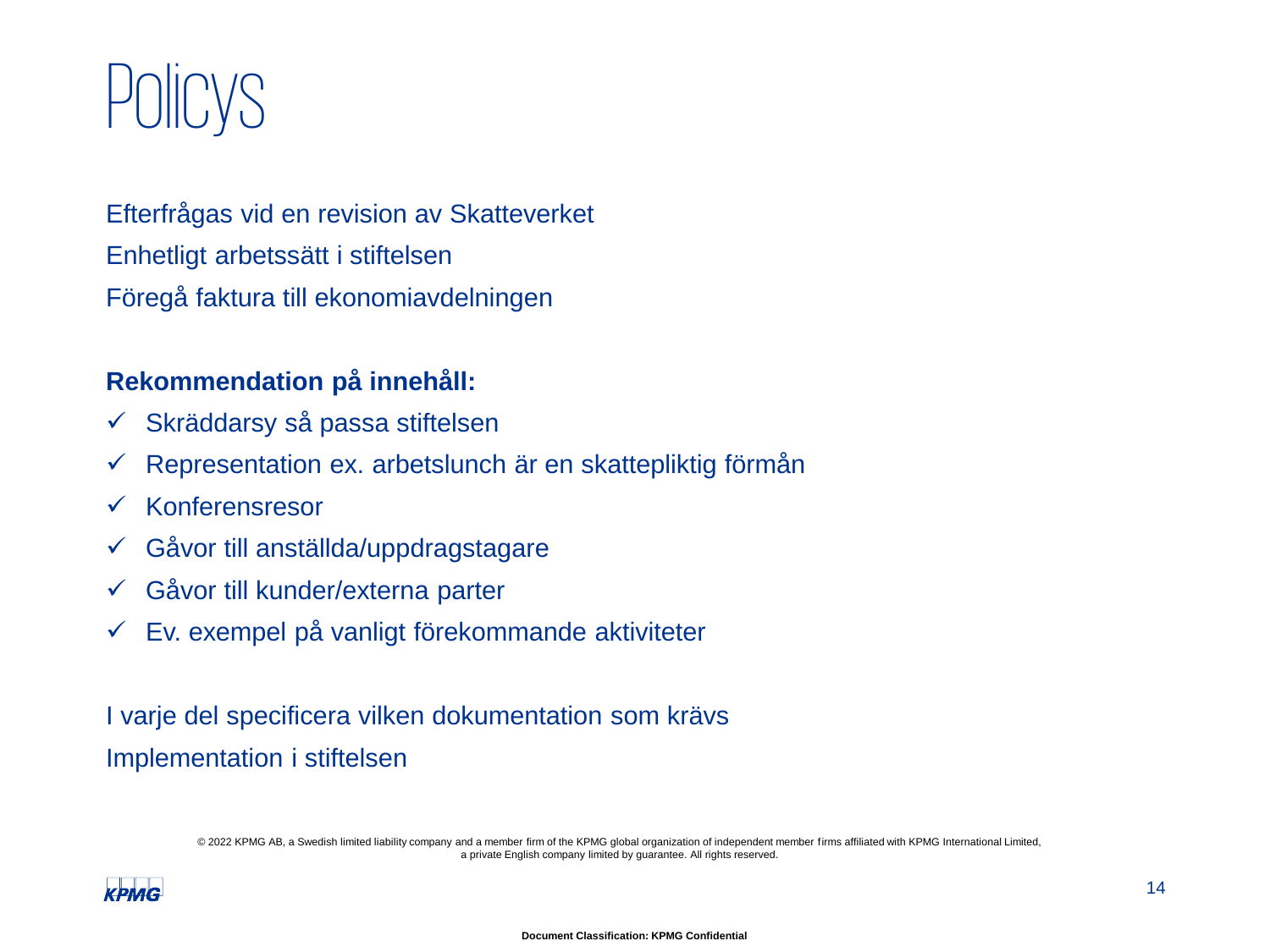### KPMG

# Rekommendationer för korrekt hantering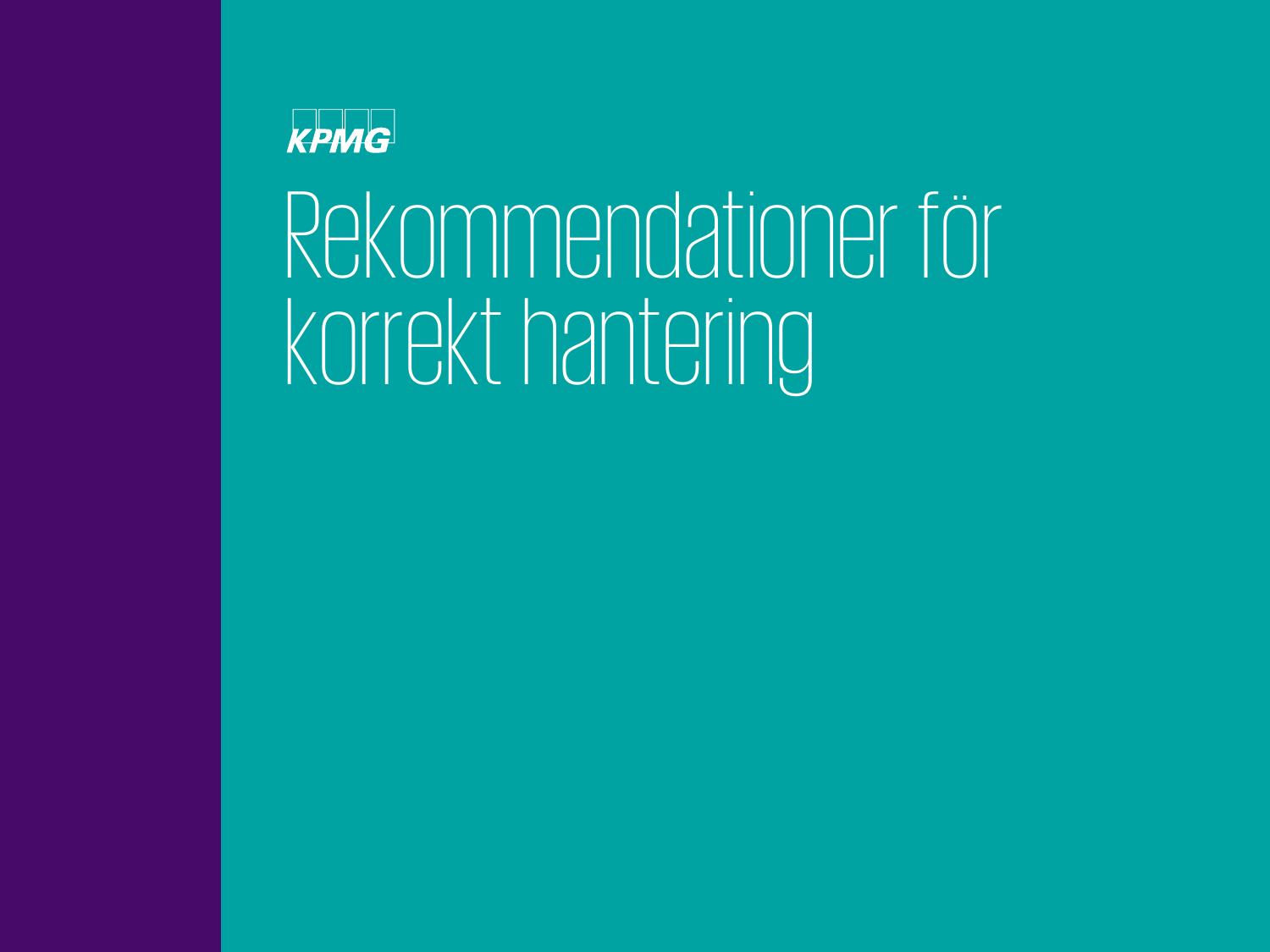### Säkerställa korrekt hantering

Policydokument, personalhandbok, lathundar

Genomlysning/granskning (ev. rättelse på eget initiativ)

- Korrekt och tillräcklig dokumentation
- Utbildning/work shops

Använda skatteexpertis som bollplank vid löpande frågor och stickprov



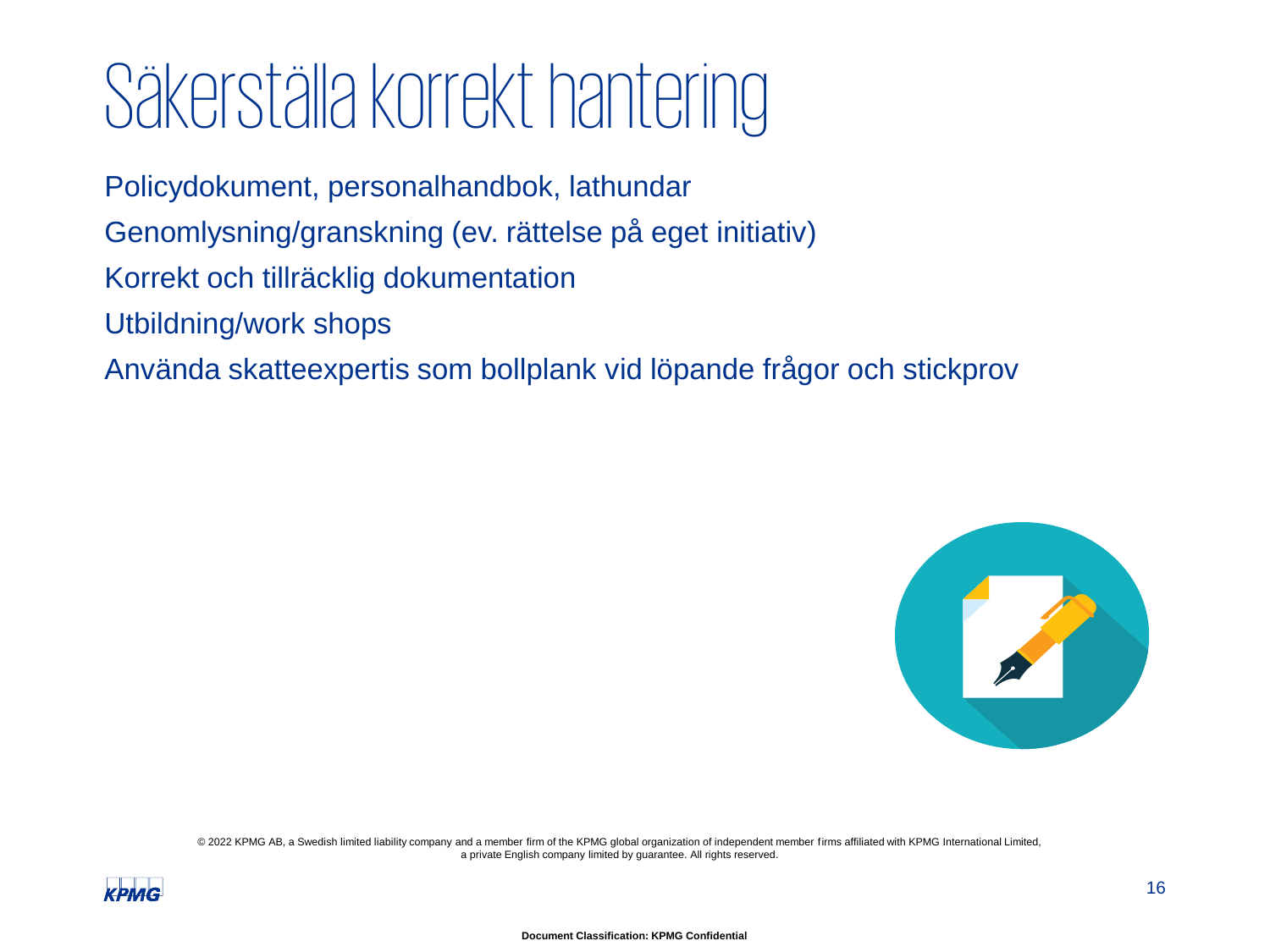

### Kontaktuppgifter:

#### **Marie Enander**

**Director** Head of Employment tax, Risk & Compliance

070 - 875 61 81 marie.enander@kpmg.se